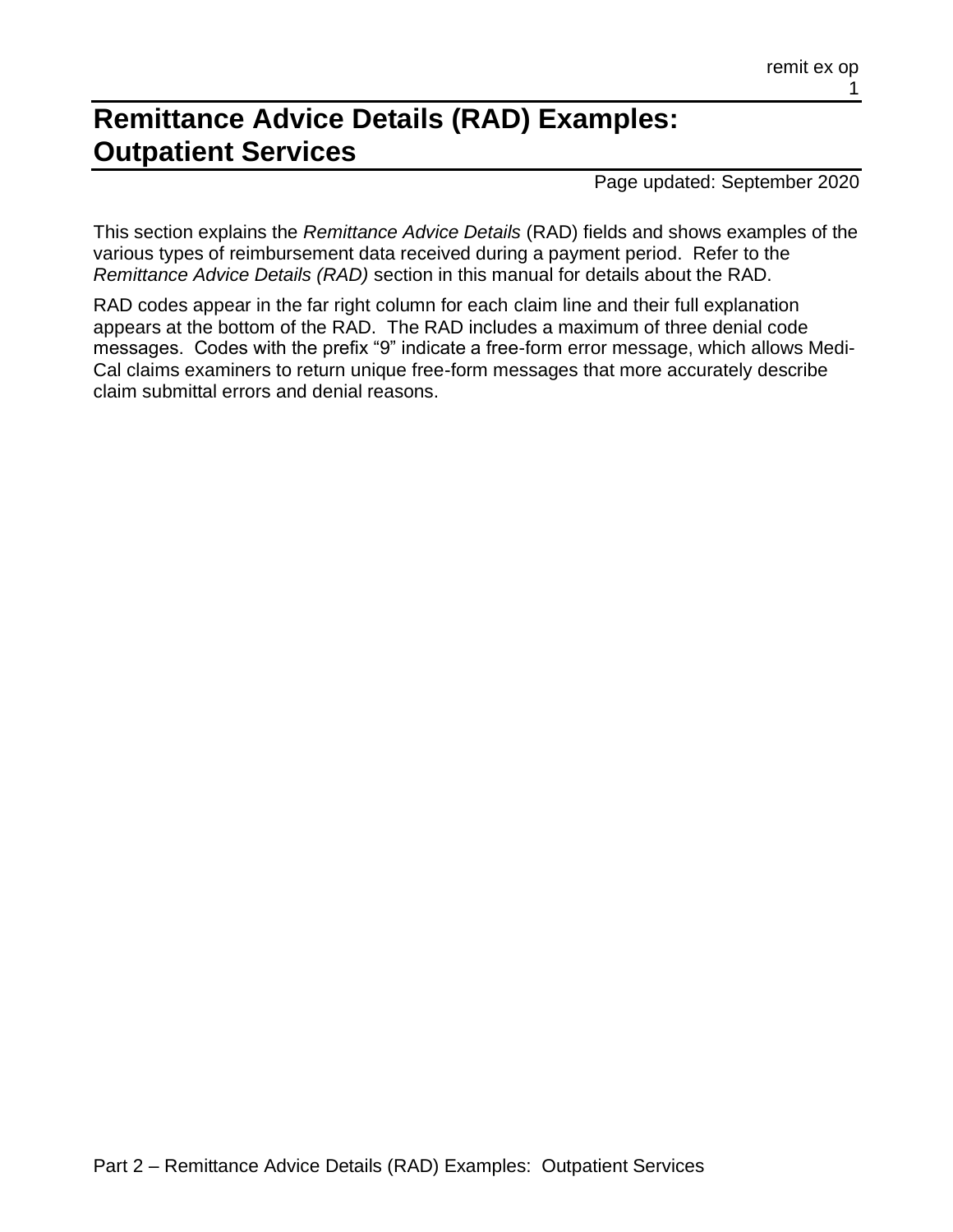|                                                                    | <b>CA MEDI-CAL</b>                                                                                                                                                                                                                                |                                          |                                                                                                                                                              |                                                                                                                                                           |                                                                                                                                                             |                                     |              | TO: ABC PROVIDER                                                                                                                                                              | P.O. BOX 999                                                                   |                                                                                                             |             |                                 |                  |  |
|--------------------------------------------------------------------|---------------------------------------------------------------------------------------------------------------------------------------------------------------------------------------------------------------------------------------------------|------------------------------------------|--------------------------------------------------------------------------------------------------------------------------------------------------------------|-----------------------------------------------------------------------------------------------------------------------------------------------------------|-------------------------------------------------------------------------------------------------------------------------------------------------------------|-------------------------------------|--------------|-------------------------------------------------------------------------------------------------------------------------------------------------------------------------------|--------------------------------------------------------------------------------|-------------------------------------------------------------------------------------------------------------|-------------|---------------------------------|------------------|--|
|                                                                    | <b>REMITTANCE ADVICE</b><br><b>DETAILS</b>                                                                                                                                                                                                        |                                          |                                                                                                                                                              |                                                                                                                                                           |                                                                                                                                                             |                                     |              |                                                                                                                                                                               | ANYTOWN, CA 99999-1234<br>REFER TO PROVIDER MANUAL FOR DEFINITION OF RAD CODES |                                                                                                             |             |                                 |                  |  |
| PROVIDER NUMBER<br>(18<br>0123456789                               |                                                                                                                                                                                                                                                   | CLAIM TYPE<br>9<br>OUTPATIENT            |                                                                                                                                                              | VARRANT NO<br>2<br>Ω<br>39248026                                                                                                                          |                                                                                                                                                             | CS SEQ. NO.<br>6<br>99999999        |              | 21                                                                                                                                                                            | DATE<br>01/01/08                                                               | 22<br>PAGE: 1 of 1 pages                                                                                    |             |                                 |                  |  |
| RECIPIENT NAME<br>1                                                | <b>RECIPIENT</b><br>MEDI-CAL ID NO.<br>כי                                                                                                                                                                                                         | CLAIM<br>CONTROL<br>ommer<br>T           | <b>FROM</b><br>MMDDYX                                                                                                                                        | SERVICE DATES<br>TO<br>MMDDYY                                                                                                                             | PROC<br>CODE<br>5                                                                                                                                           | <b>PATIENT</b><br>CONTROL<br>NUMBER | QTY<br>7     | <b>TOTAL</b><br>CHARGES<br>8                                                                                                                                                  | <b>NON</b><br>COVERED<br>Q                                                     | PAYABLE<br>CHARGES<br>10                                                                                    | RATE<br>(11 | PAID<br><b>AMOUNT</b><br>4<br>2 | RAD<br>CODE<br>٩ |  |
| APPROVES (RECONCILE TO FINANCIAL SUMMARY)                          |                                                                                                                                                                                                                                                   |                                          | 4                                                                                                                                                            |                                                                                                                                                           |                                                                                                                                                             | 6                                   |              |                                                                                                                                                                               |                                                                                |                                                                                                             |             |                                 |                  |  |
| SMITH DAVID                                                        | 90000000A95001                                                                                                                                                                                                                                    | 5079410416401<br>****TOTALS FOR APPROVES | 031707<br>031707<br>031707<br>031707<br>031707<br>031707<br>031707<br>031707<br>031707<br>031707                                                             | 031707<br>031707<br>031707<br>031707<br>031707<br>031707<br>031707<br>031707<br>031707<br>031707                                                          | XXXXXX<br>XXXXXX<br><b>XXXXXX</b><br>XXXXXX<br>XXXXXX<br>XXXXXX<br>XXXXXX<br>XXXXXX<br>XXXXXX<br>XXXXXX                                                     | 39830                               | 20<br>10     | 1730.00<br>442.80<br>282 20<br>28.90<br>173.80<br>24.50<br>126.00<br>142.00<br>2222.00<br>655.00<br>5827.20                                                                   | 310.00<br>60.00<br>370.00                                                      | 1420.00<br>442.80<br>282.20<br>28.90<br>173.80<br>24.50<br>126.00<br>142.00<br>2222.00<br>595.00<br>5457.20 | 0.57        | 3110.60                         | 0417<br>0417     |  |
|                                                                    |                                                                                                                                                                                                                                                   |                                          |                                                                                                                                                              |                                                                                                                                                           |                                                                                                                                                             |                                     |              |                                                                                                                                                                               |                                                                                |                                                                                                             |             | 3110.60                         | AMT PAID         |  |
| DENIES (DO NOT RECONCILE TO FINANCIAL SUMMARY<br><b>DAVIS MARY</b> | 90000000A95001                                                                                                                                                                                                                                    | 5030412005101<br>TOTALS NUMBER OF DENIES | 011107<br>011107<br>011107<br>011107<br>011107<br>011107<br>011107                                                                                           | 011107<br>011107<br>011107<br>011107<br>011107<br>011107<br>011107                                                                                        | XXXXXX<br>XXXXXX<br>XXXXXX<br>XXXXXX<br>XXXXXX<br>XXXXXX<br>XXXXXX                                                                                          | 39186                               | 7            | 598.10<br>1094.00<br>85.40<br>213.10<br>18.40<br>10.60<br>30.90<br>2050.50                                                                                                    |                                                                                |                                                                                                             |             |                                 | 0036             |  |
| SUSPENDS (DO NOT RECONCILE TO FINANCIAL SUMMARY)                   |                                                                                                                                                                                                                                                   |                                          |                                                                                                                                                              |                                                                                                                                                           |                                                                                                                                                             |                                     |              |                                                                                                                                                                               |                                                                                |                                                                                                             |             |                                 |                  |  |
| JOHNSON M                                                          | 90000000A95001<br>23                                                                                                                                                                                                                              | 5030412006701<br>PAT LIAB                | 090907<br>090907<br>090907<br>090907<br>090907<br>090907<br>090907<br>090907<br>090907<br>090907<br>090907<br>090907<br>090907<br>090907<br>090907<br>932.00 | 090907<br>090907<br>090907<br>090907<br>090907<br>090907<br>090907<br>090907<br>090907<br>090907<br>090907<br>090907<br>090907<br>090907<br>090907<br>OTH | XXXXX<br>XXXXX<br>XXXXX<br>XXXXX<br>XXXXX<br>XXXXX<br>XXXXX<br>XXXXX<br>XXXXX<br><b>XXXXXX</b><br><b>XXXXXX</b><br>XXXXX<br>XXXXX<br>XXXXX<br>XXXXX<br>COVG | 37089<br>0.00                       | 180<br>SALES | 8520.00<br>9999.99<br>5403.80<br>788.05<br>175.35<br>4509.20<br>633.60<br>373.10<br>142.50<br>806.40<br>711.00<br>161.00<br>1304.41<br>2963.00<br>282.00<br><b>TX</b><br>0.00 |                                                                                |                                                                                                             |             |                                 | 0602             |  |
|                                                                    |                                                                                                                                                                                                                                                   | TOTALS NUMBER OF SUSPENDS                |                                                                                                                                                              |                                                                                                                                                           |                                                                                                                                                             |                                     | 15           | 36773.40                                                                                                                                                                      |                                                                                |                                                                                                             |             |                                 |                  |  |
|                                                                    |                                                                                                                                                                                                                                                   |                                          |                                                                                                                                                              | EXPLANATION OF DENIALS/ADJUSTMENT CODES                                                                                                                   |                                                                                                                                                             |                                     |              |                                                                                                                                                                               |                                                                                |                                                                                                             |             |                                 |                  |  |
| 0417<br>0036<br>0602                                               | BILLED AMOUNT IS CUTBACK TO ALLOWED PER THE ACCOMODATION RATE FILE OR TO DISALLOW PAYMENT FOR DAY OF DISCHARGE/DEATH<br>RTD WAS EITHER NOT RETURNED OR WAS RETURNED UNCORRECTED; THEREFORE YOUR CLAIM IS FORMALLY DENIED<br>PENDING ADJUDICATION. |                                          |                                                                                                                                                              |                                                                                                                                                           |                                                                                                                                                             | OHC CARRIER NAME AND ADDRESS        |              |                                                                                                                                                                               | 5                                                                              |                                                                                                             |             |                                 |                  |  |
| NO49 123 NATIONAL LIFE                                             |                                                                                                                                                                                                                                                   |                                          | 100 MAIN STREET                                                                                                                                              |                                                                                                                                                           |                                                                                                                                                             | <b>ANYTOWN</b>                      |              | MN                                                                                                                                                                            | 99999                                                                          |                                                                                                             |             |                                 |                  |  |

**Figure 1:** Completed Sample Outpatient Remittance Advice Details (RAD). Actual size is 8½ by 11 inches.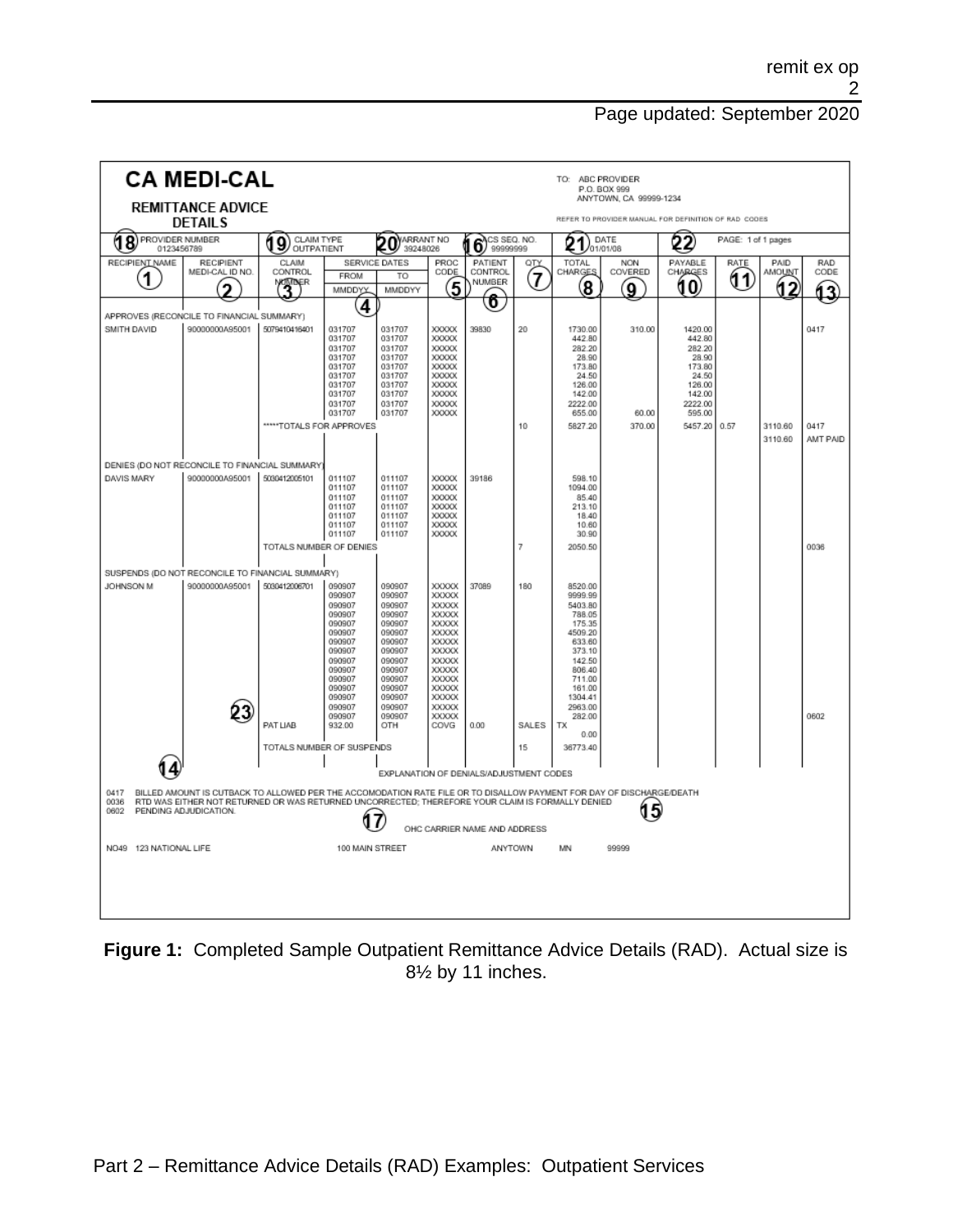## **Explanation of Form Items**

#### **[‹‹F](#page-7-0)orm Item Definitions Tabl[e››](#page-7-1)**

#### **Item Description**

1. **Recipient Name**. Listed last name first.

- 2. **Recipient Medi-Cal I.D. No**. The recipient Medi-Cal identification number.
- 3. **Claim Control Number**. A unique 13-digit number assigned by the California MMIS Fiscal Intermediary to track each claim line or CIF. See *Figure 2* on a following page for a detailed description. This number will appear on the RAD accompanying a warrant. Use this number when submitting a *Claims Inquiry Form* (CIF) or *Appeal Form* (90-1) to request adjustments to paid claims or reconsideration of denied claims. Refer to the *Claim Submission and Timeliness Overview* section in the Part 1 manual for an illustration of a Claim Control Number (CCN).
- 4. **Service Dates**. Date(s) that service was rendered to a recipient.
- 5. **Proc. Code**. HCPCS or CPT® procedure code.
- 6. **Medical Record Number**. Provider's internal financial number for a patient.
- 7. **Qty**. Quantity billed.
- 8. **Total Charges**. Corresponds to the gross amount billed on the claim.
- 9. **Non-Covered**. Total of non-allowed charges.
- 10. **Payable Charges**. Allowable amount for the line item billed (total charges less non-covered charges).
- 11. **Rate**. Reimbursement rate will be shown as a percentage of payable charges.
- 12. **Paid Amount**. Amount paid. When reconciling the amount paid to the warrant amount, add the line amounts, not the claim summary amount. Payment appears on the warrant on the same page where the line amount appears.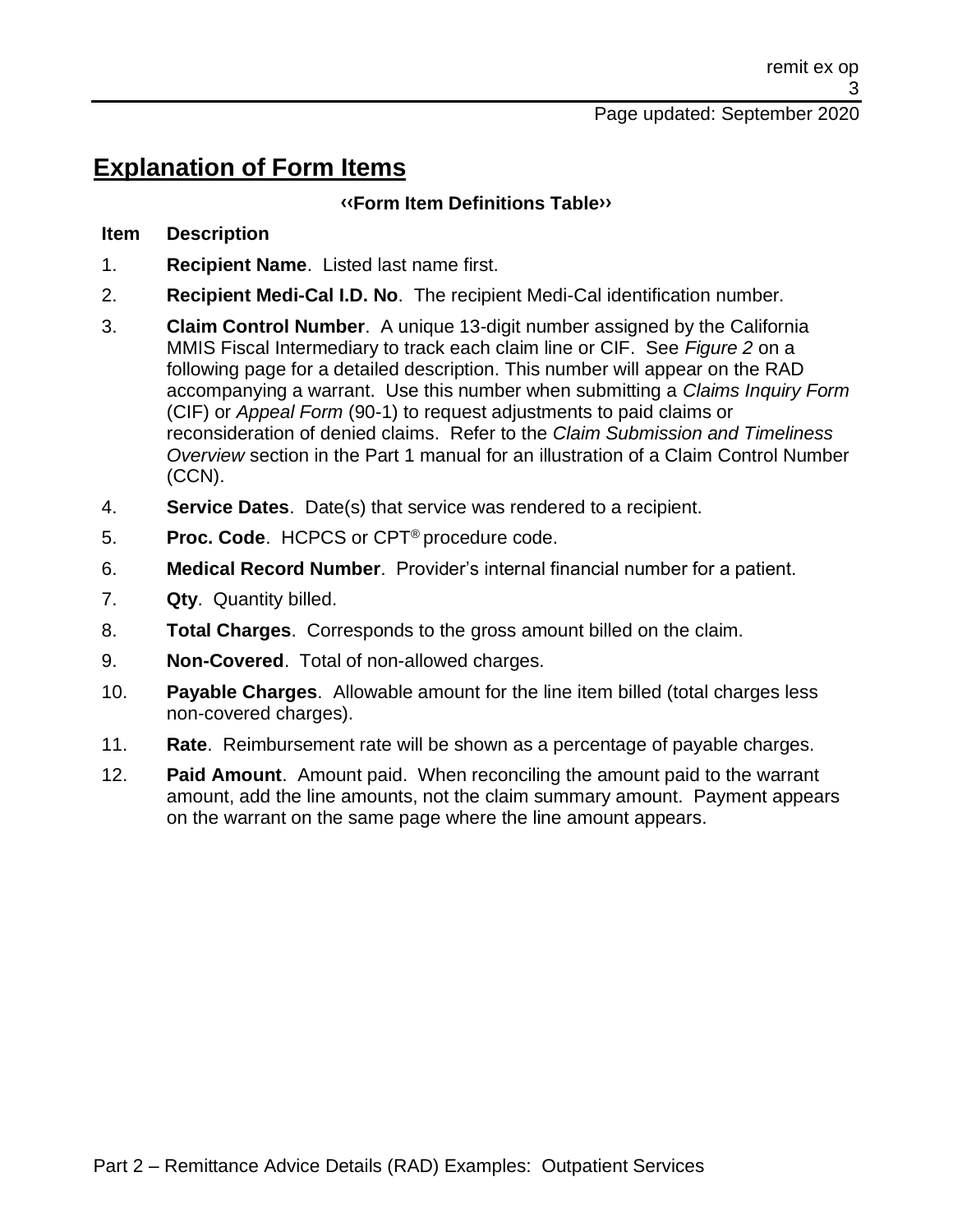#### **[‹‹F](#page-7-0)orm Item Definitions Table (continued[\)››](#page-7-1)**

#### **Item Description**

- 13. **RAD Code**. Denial code that appears beside each claim line billed.
- 14. **RAD Message**. Code and abbreviated message appear on the first line. If the claim is an adjustment or a denial due to duplicate billing, the warrant number of the original claim appears on the second line.
- 15. **Denial Codes and Messages**. Denial codes with their full explanation appear at the bottom of the RAD under a summary header.
- 16. **ACS Sequence Number**. An eight-digit sequence number that appears on the RAD and warrant. This number serves as an additional tracking device on the warrant along with the State Controller's Office (SCO's) warrant number.
- 17. **Other Health Coverage Billing Message**. This includes name and address of recipient's insurance carrier and the policyholder's SSN. This information is included on the RAD when the claim has been denied because proof of Other Health Coverage billing was required and did not accompany the claim. (RAD code 657 is used to indicate this denial.)
- 18. **Provider Number**. A National Provider Identifier (NPI).
- 19. **Claim Type**. The type of claim submitted for reimbursement.
- 20. **Warrant No**. An eight-digit number assigned by the SCO.
- 21. **Date**. SCO issue date of the RAD.
- 22. **Page**. Number of pages of the RAD.
- 23. **Patient Liability/Other Coverage**. A patient's copay, coinsurance, Share of Cost or Other Health Coverage.
	- **Note:** Sales tax applies to Allied Health, Medical Services, Outpatient, Pharmacy and Vision Care providers.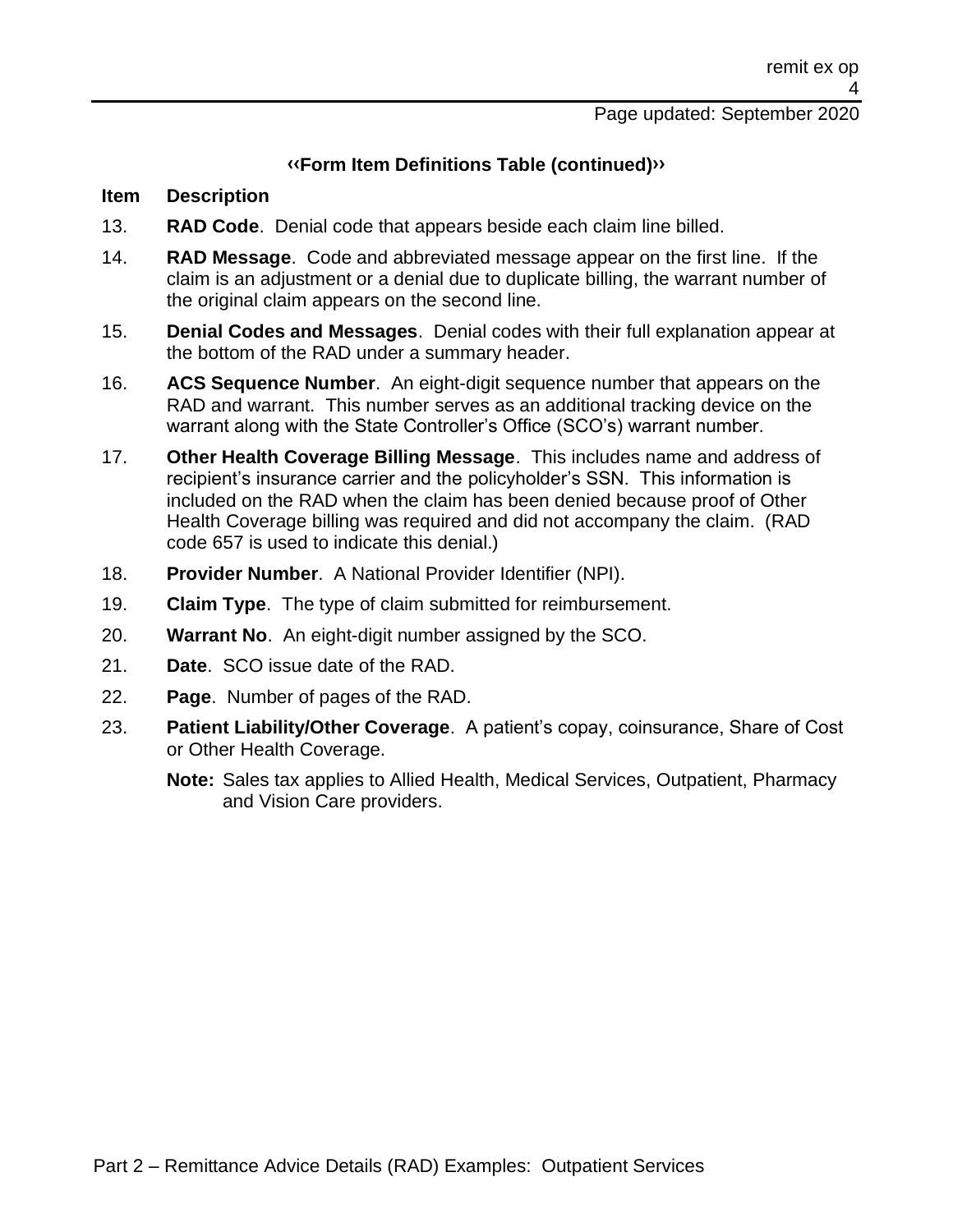|                                                                                                                                                                                                                                                                                    | <b>CA MEDI-CAL</b><br><b>REMITTANCE ADVICE</b> |                                             |                      |                        | TO: ABC PROVIDER<br>P.O. BOX 999<br>ANYTOWN, CA 99999-1234 |                          |        |                 |                  |                                                       |  |        |      |
|------------------------------------------------------------------------------------------------------------------------------------------------------------------------------------------------------------------------------------------------------------------------------------|------------------------------------------------|---------------------------------------------|----------------------|------------------------|------------------------------------------------------------|--------------------------|--------|-----------------|------------------|-------------------------------------------------------|--|--------|------|
|                                                                                                                                                                                                                                                                                    | <b>DETAILS</b>                                 |                                             |                      |                        |                                                            |                          |        |                 |                  | REFER TO PROVIDER MANUAL FOR DEFINITION OF RAD CODES. |  |        |      |
| PROVIDER NUMBER<br>0123456789                                                                                                                                                                                                                                                      |                                                | <b>CLAIM TYPE</b><br><b>MCARE CROSSOVER</b> |                      | WARRANT NO<br>39248026 |                                                            | ACS SEQ NO<br>99999999   |        |                 | DATE<br>01/01/08 | PAGE: 1 of 1 pages                                    |  |        |      |
| <b>RECIPIENT NAME</b>                                                                                                                                                                                                                                                              | <b>RECIPIENT</b>                               | CLAIM                                       | <b>SERVICE DATES</b> |                        | <b>ACCOM/</b>                                              | PATIFNT                  | DAYS   | <b>MEDICARE</b> | MFDI-CAL         | COMPUTED                                              |  | PAID   | RAD  |
|                                                                                                                                                                                                                                                                                    | MEDI-CAL ID<br>NO.                             | CONTROL<br><b>NUMBER</b>                    | <b>FROM</b>          | TO                     | PROC<br>CODE                                               | CONTROL<br><b>NUMBER</b> |        | ALLOWED         | ALLOWED          | MEDICARE<br><b>AMOUNT</b>                             |  | AMOUNT | CODE |
|                                                                                                                                                                                                                                                                                    |                                                |                                             | <b>MMDDYY</b>        | <b>MMDDYY</b>          | 5                                                          |                          |        | 8               | $\overline{9}$   |                                                       |  |        |      |
| APPROVES (RECONCILE TO FINANCIAL SUMMARY)                                                                                                                                                                                                                                          |                                                |                                             |                      |                        |                                                            | $\mathbf{\widehat{6}}$   |        |                 |                  | 10                                                    |  |        |      |
| DAVIS JANE                                                                                                                                                                                                                                                                         | 90000000A95001                                 | 5079171505699                               | 060107               | 061107                 |                                                            | 039634                   |        | 716.00          |                  |                                                       |  |        | 0469 |
| BLOOD DEDUCT                                                                                                                                                                                                                                                                       | 0.00                                           | <b>DEDUCTIBLE</b>                           | 716.00               | <b>COINSUR</b>         | 0.00                                                       | <b>CUTBACK</b>           | 716.00 |                 | <b>SALES TAX</b> | <b>INCL</b>                                           |  |        |      |
| DENIES (DO NOT RECONCILE TO FINANCIAL SUMMARY)                                                                                                                                                                                                                                     |                                                |                                             |                      |                        |                                                            |                          |        |                 |                  |                                                       |  |        |      |
| JOHNSON MA                                                                                                                                                                                                                                                                         | 90000000A95001                                 | 5006170703899                               | 040307               | 040307                 |                                                            | 039305                   |        | 696.00          |                  |                                                       |  |        | 0036 |
| <b>BLOOD DEDUCT</b>                                                                                                                                                                                                                                                                | 0.00                                           | <b>DEDUCTIBLE</b>                           | 696.00               | <b>COINSUR</b>         | 0.00                                                       | <b>CUTBACK</b>           | 696.00 |                 |                  |                                                       |  |        |      |
| SUSPENDS (DO NOT RECONCILE TO FINANCIAL SUMMARY)                                                                                                                                                                                                                                   |                                                |                                             |                      |                        |                                                            |                          |        |                 |                  |                                                       |  |        |      |
| JONES DAVID                                                                                                                                                                                                                                                                        | 90000000A95001                                 | 5033172401899                               | 041607               | 042307                 |                                                            | 039357                   |        | 696.00          |                  |                                                       |  |        | 0602 |
| BLOOD DEDUCT                                                                                                                                                                                                                                                                       | 0.00                                           | <b>DEDUCTIBLE</b>                           | 696.00               | <b>COINSUR</b>         | 0.00                                                       | <b>CUTBACK</b>           | 696.00 |                 |                  |                                                       |  |        |      |
|                                                                                                                                                                                                                                                                                    |                                                |                                             |                      |                        |                                                            |                          |        |                 |                  |                                                       |  |        |      |
|                                                                                                                                                                                                                                                                                    | EXPLANATION OF DENIALS/ADJUSTMENT CODES        |                                             |                      |                        |                                                            |                          |        |                 |                  |                                                       |  |        |      |
| 0469<br>PAYMENT REDUCED TO ZERO AS MEDI-CAL'S MAX REIMBURSEMENT MAY NOT EXCEED MEDICARE'S PAYMENT. CUTBACK IS IN NON-COVERED COLUMN.<br>0036<br>RTD WAS EITHER NOT RETURNED OR WAS RETURNED UNCORRECTED: THEREFORE YOUR CLAIM IS FORMALLY DENIED.<br>0602<br>PENDING ADJUDICATION. |                                                |                                             |                      |                        |                                                            |                          |        |                 |                  |                                                       |  |        |      |

**Figure 2**: Completed Sample Medicare Crossover *Remittance Advice Details* (RAD). Actual form is 8½ by 11 inches.

## **Crossover Payments**

The following items appear on RADs for crossover payments only. (See *Figure 2* above.) Refer to the *Medicare/Medi-Cal Crossover Claims: Outpatient Services* section in the appropriate Part 2 manual for additional information.

#### **[‹‹F](#page-7-0)orm Item Definitions Tabl[e››](#page-7-1)**

#### **Item Description**

- 5. **Accommodation/Procedure Code**. CPT® or HCPCS procedure code.
- 8. **Medicare Allowed**. Amount allowed by Medicare.
- 9. **Medi-Cal Allowed**. Amount allowed by Medi-Cal or the amount allowed by Medicare, whichever is less.
- 10. **Computed Medicare Amount**. Amount paid by Medicare.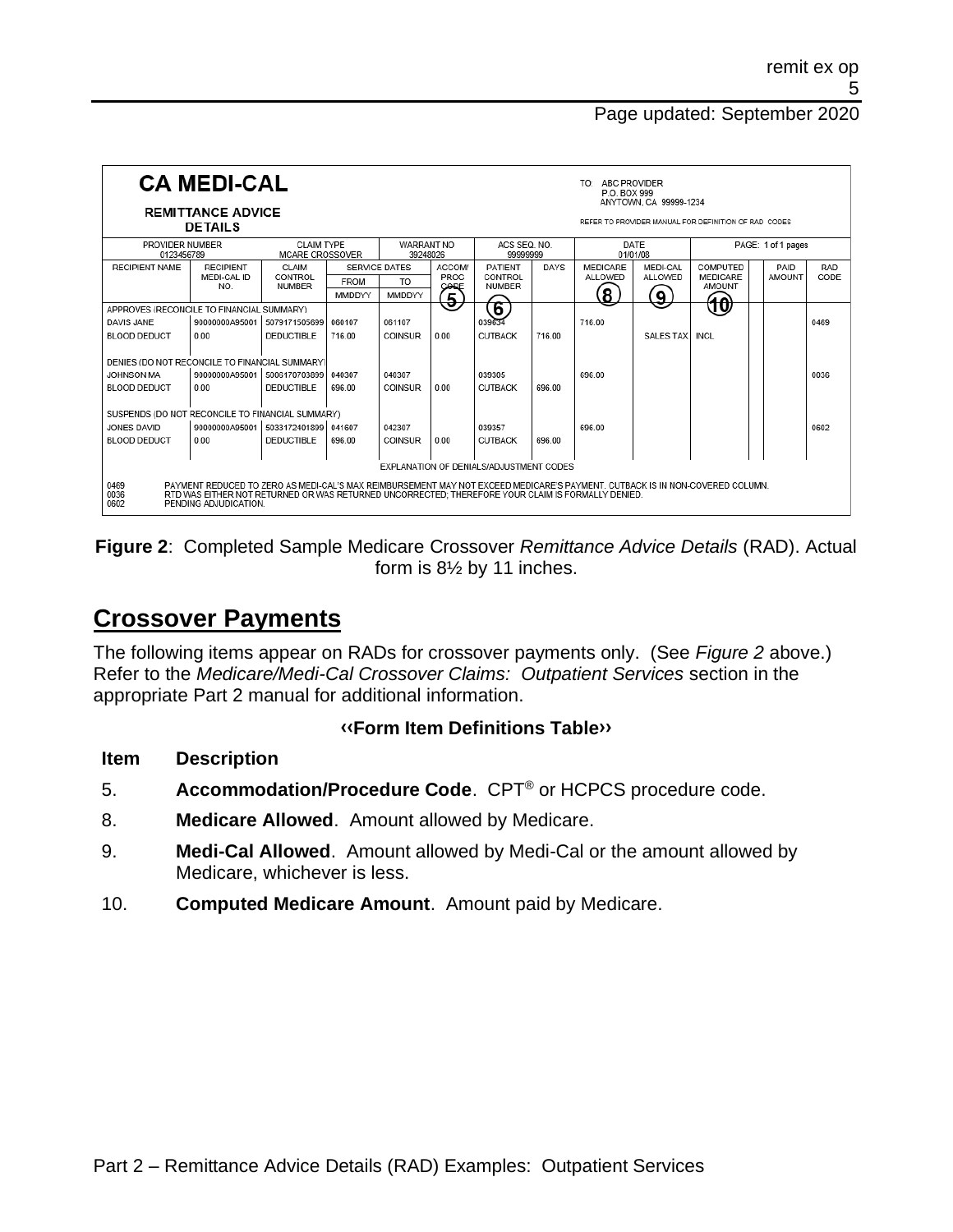## **Claim Status**

The following figures illustrate how adjudicated claims appear on the RAD. Refer to the *Remittance Advice Details (RAD)* section in this manual for additional information about these RAD codes.

|                                              | <b>CA MEDI-CAL</b><br><b>REMITTANCE ADVICE</b><br><b>DETAILS</b> |                              |               |                        |       |                          |     | ABC PROVIDER<br>TO.<br>P.O. BOX 999 | ANYTOWN, CA 99999-1234 | REFER TO PROVIDER MANUAL FOR DEFINITION OF RAD CODES |      |               |            |
|----------------------------------------------|------------------------------------------------------------------|------------------------------|---------------|------------------------|-------|--------------------------|-----|-------------------------------------|------------------------|------------------------------------------------------|------|---------------|------------|
| PROVIDER NUMBER<br>0123456789                |                                                                  | CLAIM TYPE<br>OUTPATIENT     |               | WARRANT NO<br>39248026 |       | ACS SEQ. NO.<br>99999999 |     | DATE<br>01/01/08                    |                        | PAGE: 1 of 1 pages                                   |      |               |            |
| <b>RECIPIENT NAME</b>                        | <b>RECIPIENT</b>                                                 | CLAIM                        |               | <b>SERVICE DATES</b>   | PROC  | PATIENT                  | QTY | <b>TOTAL</b>                        | <b>NON</b>             | PAYABLE                                              | RATE | PAID          | <b>RAD</b> |
|                                              | MEDI-CAL ID<br>NO.                                               | CONTROL<br><b>NUMBER</b>     | <b>FROM</b>   | TO                     | CODE  | CONTROL<br><b>NUMBER</b> |     | <b>CHARGES</b>                      | COVERED                | <b>CHARGES</b>                                       |      | <b>AMOUNT</b> | CODE       |
|                                              |                                                                  |                              | <b>MMDDYY</b> | <b>MMDDYY</b>          |       |                          |     |                                     |                        |                                                      |      |               |            |
| ADJUSTMENTS (RECONCILE TO FINANCIAL SUMMARY) |                                                                  |                              |               |                        |       |                          |     |                                     |                        |                                                      |      |               |            |
| SMITH JO                                     | 90000000A95001                                                   | 5079171505699                | 031007        | 031007                 | XXXXX | 98892                    | 31  | 6.00                                |                        | 6.00                                                 |      | 6.00          | 0572       |
|                                              |                                                                  |                              |               |                        |       |                          |     | $-8.00$                             |                        | $-8.00$                                              |      | $-8.00$       | 0572       |
|                                              |                                                                  | ***** TOTALS FOR ADJUSTMENTS |               |                        |       |                          |     | $-2.00$                             |                        | $-2.00$                                              |      | $-2.00$       |            |

#### **Figure 3:** Adjustment Code 572.

| PROVIDER NUMBER<br>0123456789 |               |                                                                |                                 |                                             | ACS SEQ. NO.<br>99999999       |                          | DATE<br>01/01/08 |                | PAGE: 1 of 1 pages |                |       |          |
|-------------------------------|---------------|----------------------------------------------------------------|---------------------------------|---------------------------------------------|--------------------------------|--------------------------|------------------|----------------|--------------------|----------------|-------|----------|
| <b>RECIPIENT MEDI-</b>        | CLAIM         |                                                                | PROC                            |                                             | <b>PATIENT</b>                 | QTY                      | <b>TOTAL</b>     | <b>NON</b>     | PAYABLE            | RATE           | PAID  | RAD      |
|                               |               | <b>FROM</b>                                                    | T <sub>O</sub>                  |                                             |                                |                          |                  |                |                    |                |       | CODE     |
|                               |               | MMDDYY                                                         | MMDDYY                          |                                             |                                |                          |                  |                |                    |                |       |          |
|                               |               |                                                                |                                 |                                             |                                |                          |                  |                |                    |                |       |          |
| 90000000A95001                | 5079171505699 | 061407                                                         | 061407                          | XXXXX                                       | 13938                          | 0001                     | 832.00           | 793.00         | 39.00              | 1.00           | 39.00 | 0401     |
|                               |               |                                                                |                                 |                                             |                                |                          |                  |                |                    |                |       |          |
|                               |               |                                                                |                                 |                                             |                                |                          | 832.00           | 793.00         | 39.00              |                | 39.00 |          |
|                               |               |                                                                |                                 |                                             |                                |                          |                  |                |                    |                | 39.00 | AMT PAID |
|                               |               |                                                                |                                 |                                             |                                |                          |                  |                |                    |                |       |          |
|                               |               |                                                                |                                 |                                             |                                |                          |                  |                |                    |                |       |          |
|                               |               |                                                                |                                 |                                             |                                |                          |                  |                |                    |                |       |          |
|                               | CAL ID NO.    | CONTROL<br>NUMBER<br>APPROVES (RECONCILE TO FINANCIAL SUMMARY) | <b>CLAIM TYPE</b><br>OUTPATIENT | SERVICE DATES<br>***** TOTALS FOR APPPROVES | WARRANT NO<br>39248026<br>CODE | CONTROL<br><b>NUMBER</b> |                  | <b>CHARGES</b> | COVERED            | <b>CHARGES</b> |       | AMOUNT   |

#### **Figure 4**: Approve Reason Code 401.

| CLAIM TYPE<br>PROVIDER NUMBER<br>OUTPATIENT<br>0123456789 |                                 | WARRANT NO<br>39248026        |             |                       |       | ACS SEQ. NO.<br>99999999 |     | DATE<br>01/01/08        |                       | PAGE: 1 of 1 pages        |      |        |                    |
|-----------------------------------------------------------|---------------------------------|-------------------------------|-------------|-----------------------|-------|--------------------------|-----|-------------------------|-----------------------|---------------------------|------|--------|--------------------|
| <b>RECIPIENT NAME</b>                                     | <b>RECIPIENT</b><br>MEDI-CAL ID | CLAIM<br>CONTROL              |             | PROC<br>SERVICE DATES |       | PATIENT<br>CONTROL       | QTY | TOTAL<br><b>CHARGES</b> | <b>NON</b><br>COVERED | PAYABLE<br><b>CHARGES</b> | RATE | PAID   | <b>RAD</b><br>CODE |
|                                                           | NO.                             | NUMBER                        | <b>FROM</b> | TO.                   | CODE  | NUMBER                   |     |                         |                       |                           |      | AMOUNT |                    |
|                                                           |                                 |                               | MMDDYY      | <b>MMDDYY</b>         |       |                          |     |                         |                       |                           |      |        |                    |
| DENIES (DO NOT RECONCILE TO FINANCIAL SUMMARY)            |                                 |                               |             |                       |       |                          |     |                         |                       |                           |      |        |                    |
| JONES JOHN                                                | 90000000A95001                  | 5079171505699 041107          |             | 041107                | XXXXX | 13654                    |     | 1163.15                 |                       |                           |      |        | 0009               |
|                                                           |                                 |                               |             |                       |       |                          |     |                         |                       |                           |      |        |                    |
| DAVIS DAVE                                                | 90000000A95001                  | 5079173305699 061507          |             | 061507                | XXXXX | 14197                    |     | 8.00                    |                       |                           |      |        | 0037               |
|                                                           |                                 | ***** TOTALS NUMBER OF DENIES |             |                       |       |                          |     | 1171.15                 |                       |                           |      |        |                    |
|                                                           |                                 |                               |             |                       |       |                          |     |                         |                       |                           |      |        |                    |
|                                                           |                                 |                               |             |                       |       |                          |     |                         |                       |                           |      |        |                    |
|                                                           |                                 |                               |             |                       |       |                          |     |                         |                       |                           |      |        |                    |
|                                                           |                                 |                               |             |                       |       |                          |     |                         |                       |                           |      |        |                    |

**Figure 5:** Denial Reason Code 009.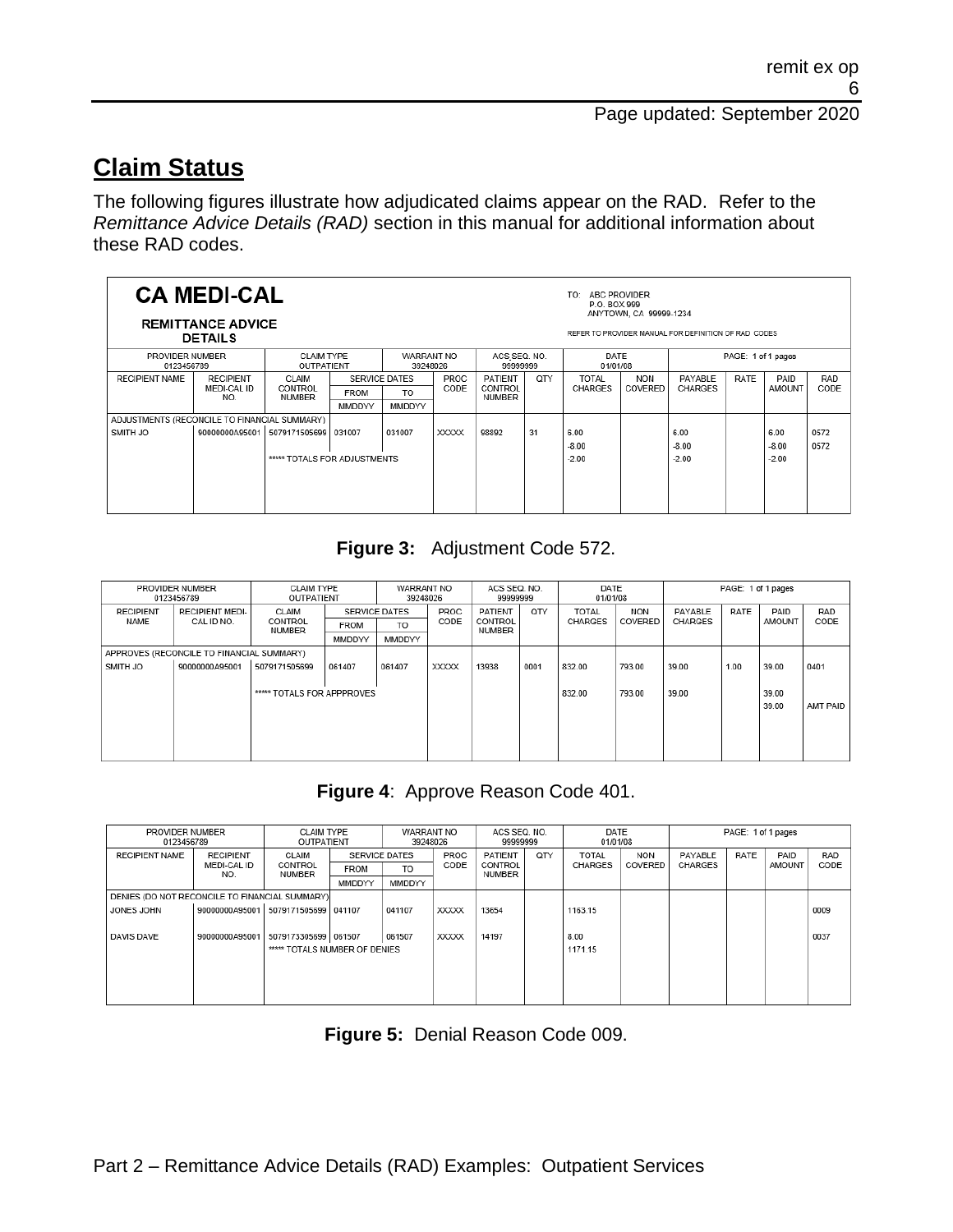|                                                  | <b>CA MEDI-CAL</b><br><b>REMITTANCE ADVICE</b><br><b>DETAILS</b> |                                |                          |                      |                       |                   |                              | TO.<br>ABC PROVIDER<br>P.O. BOX 999 | ANYTOWN, CA 99999-1234 | REFER TO PROVIDER MANUAL FOR DEFINITION OF RAD CODES |      |               |              |
|--------------------------------------------------|------------------------------------------------------------------|--------------------------------|--------------------------|----------------------|-----------------------|-------------------|------------------------------|-------------------------------------|------------------------|------------------------------------------------------|------|---------------|--------------|
| PROVIDER NUMBER<br>0123456789                    | WARRANT NO<br>39248026                                           |                                | ACS SEQ. NO.<br>99999999 |                      | DATE<br>01/01/08      |                   | PAGE: 1 of 1 pages           |                                     |                        |                                                      |      |               |              |
| <b>RECIPIENT NAME</b>                            | <b>RECIPIENT</b>                                                 | CLAIM                          |                          | <b>SERVICE DATES</b> | PROC                  | PATIENT           | QTY                          | <b>TOTAL</b>                        | <b>NON</b>             | PAYABLE                                              | RATE | PAID          | RAD          |
|                                                  | MEDI-CAL ID<br>NO.                                               | CONTROL<br><b>NUMBER</b>       | <b>FROM</b>              | T <sub>O</sub>       | CODE                  | CONTROL<br>NUMBER |                              | CHARGES                             | COVERED                | CHARGES                                              |      | <b>AMOUNT</b> | CODE         |
|                                                  |                                                                  |                                | <b>MMDDYY</b>            | <b>MMDDYY</b>        |                       |                   |                              |                                     |                        |                                                      |      |               |              |
| SUSPENDS (DO NOT RECONCILE TO FINANCIAL SUMMARY) |                                                                  |                                |                          |                      |                       |                   |                              |                                     |                        |                                                      |      |               |              |
| SMITH JO                                         | 90000000A95001                                                   | 5079171505698<br>5079171505699 | 041907<br>041907         | 041907<br>041907     | <b>XXXXX</b><br>XXXXX | 13715<br>13715    | 0001<br>0001<br><b>TOTAL</b> | 95.00<br>2567.00<br>2662.00         |                        |                                                      |      |               | 0601<br>0601 |
| <b>DAVIS MARY</b>                                | 90000000A95001                                                   | 5079171505700<br>PAT LIAB      | 052807<br>932.00         | 052807<br>OTH        | XXXXX<br>COVG         | 13564<br>0.00     | 0001                         | 314.00                              |                        |                                                      |      |               | 0601         |
|                                                  |                                                                  | TOTALSNUMBER OF SUSPENDS       |                          |                      |                       |                   | 0003                         | 2976.00                             |                        |                                                      |      |               |              |

### **Figure 6:** Suspended Reason Code 601.

| <b>CLAIM TYPE</b><br>PROVIDER NUMBER<br>0123456789<br>OUTPATIENT |                                        |                            | WARRANT NO<br>39248026 |                                       | ACS SEQ. NO.<br>99999999 |                                     | DATE<br>01/01/08                   |                         | PAGE: 1 of 1 pages |                           |      |                |                    |
|------------------------------------------------------------------|----------------------------------------|----------------------------|------------------------|---------------------------------------|--------------------------|-------------------------------------|------------------------------------|-------------------------|--------------------|---------------------------|------|----------------|--------------------|
| <b>RECIPIENT NAME</b>                                            | <b>RECIPIENT</b><br>MEDI-CAL ID<br>NO. | CLAIM<br>CONTROL<br>NUMBER | <b>FROM</b>            | <b>SERVICE DATES</b><br>TO            | <b>ACCOM</b><br>CODE     | <b>PATIENT</b><br>CONTROL<br>NUMBER | <b>DAYS</b><br>OR<br><b>VISITS</b> | TOTAL<br><b>CHARGES</b> | NON<br>COVERED     | PAYABLE<br><b>CHARGES</b> | RATE | PAID<br>AMOUNT | <b>RAD</b><br>CODE |
|                                                                  |                                        |                            | MMDDYY                 | <b>MMDDYY</b>                         |                          |                                     |                                    |                         |                    |                           |      |                |                    |
| A/R TRANS, NO.                                                   | 90000000A95001                         |                            |                        | DO NOT RECONCILE TO FINANCIAL SUMMARY |                          |                                     |                                    |                         |                    |                           |      | 156.76         | 0730               |
|                                                                  |                                        |                            |                        |                                       |                          |                                     |                                    |                         |                    |                           |      |                |                    |
|                                                                  |                                        |                            |                        |                                       |                          |                                     |                                    |                         |                    |                           |      |                |                    |
|                                                                  |                                        |                            |                        |                                       |                          |                                     |                                    |                         |                    |                           |      |                |                    |

**Figure 7:** Accounts Receivable (A/R) Transaction Code 730.